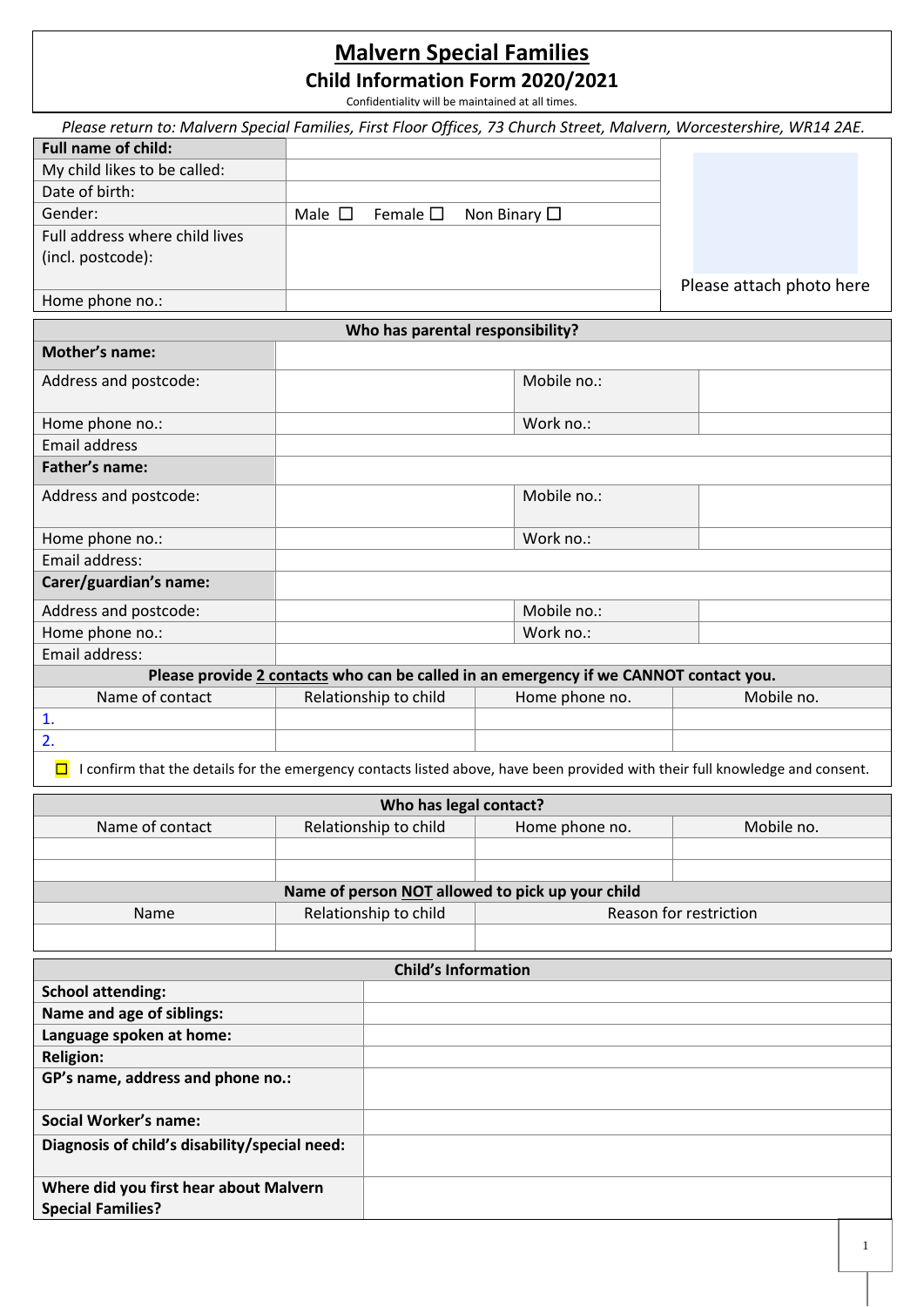| <b>Ethnicity</b> |   |                |    |                |                                                                                     |                        |  |                       |    |                       |            |        |
|------------------|---|----------------|----|----------------|-------------------------------------------------------------------------------------|------------------------|--|-----------------------|----|-----------------------|------------|--------|
| White: British   |   | White: Irish   | п  | White: Other   | $\Box$                                                                              | Mixed: White &         |  | Mixed:                | П  | Mixed:                | Mixed:     | $\Box$ |
|                  |   |                |    |                |                                                                                     | <b>Black Caribbean</b> |  | White & Black         |    | White & Asian         | Other      |        |
|                  |   |                |    |                |                                                                                     |                        |  | African               |    |                       |            |        |
| Asian or         | П | Asian or       | пI | Asian or       | П                                                                                   | <b>Black or Black</b>  |  | <b>Black or Black</b> | пI | <b>Black or Black</b> | Chinese or | П      |
| British Asian:   |   | British Asian: |    | British Asian: |                                                                                     | British: Black         |  | British: Black        |    | British: Other        | Other      |        |
| Indian           |   | Bangladeshi    |    | Other Asian    |                                                                                     | Caribbean              |  | African               |    | <b>Black</b>          | Ethnic     |        |
|                  |   |                |    |                |                                                                                     |                        |  |                       |    |                       | Group:     |        |
|                  |   |                |    |                |                                                                                     |                        |  |                       |    |                       | Chinese    |        |
| Chinese or       |   | Prefer not     |    |                | Please only complete this section if you consent to us holding this information.    |                        |  |                       |    |                       |            |        |
| Other Ethnic     |   | to say         |    |                | Information regarding ethnicity is used for contract monitoring purposes only.      |                        |  |                       |    |                       |            |        |
| Group: Other     |   |                |    |                | Your registration will not be affected if you choose not to share this information. |                        |  |                       |    |                       |            |        |

| <b>Bathroom Management</b>        |          |                        |  |  |
|-----------------------------------|----------|------------------------|--|--|
| Do they:                          | YES / NO | <b>Further Details</b> |  |  |
| Go to the toilet unprompted?      |          |                        |  |  |
| Sometimes need reminders?         |          |                        |  |  |
| Need to be supervised?            |          |                        |  |  |
| Wear nappies or pads?             |          |                        |  |  |
| Use special words or signs to     |          |                        |  |  |
| indicate they need the toilet?    |          |                        |  |  |
| Use special equipment e.g. hoist? |          |                        |  |  |

| <b>Sensory and Communication Needs</b>              |          |                        |  |  |
|-----------------------------------------------------|----------|------------------------|--|--|
| Do they:                                            | YES / NO | <b>Further Details</b> |  |  |
| Have any hearing loss?                              |          |                        |  |  |
| <b>Understand verbal</b><br>communication?          |          |                        |  |  |
| Have trouble making themselves<br>understood?       |          |                        |  |  |
| Use sign language or any other<br>non-verbal signs? |          |                        |  |  |
| Have any sight loss?                                |          |                        |  |  |

| <b>Mobility Needs</b>           |          |                        |  |  |
|---------------------------------|----------|------------------------|--|--|
| Do they:                        | YES / NO | <b>Further Details</b> |  |  |
| <b>Walk unaided?</b>            |          |                        |  |  |
| Use a wheelchair?               |          |                        |  |  |
| Use other specialist equipment? |          |                        |  |  |
| <b>Manage steps/stairs?</b>     |          |                        |  |  |

| <b>Feeding Needs</b>            |          |                        |  |  |
|---------------------------------|----------|------------------------|--|--|
| Do they:                        | YES / NO | <b>Further Details</b> |  |  |
| Need any help with feeding?     |          |                        |  |  |
| Have any specific routines i.e. |          |                        |  |  |
| warming/mashing food?           |          |                        |  |  |
| Have a special diet?            |          |                        |  |  |
| Have any foods you do not want  |          |                        |  |  |
| them to eat?                    |          |                        |  |  |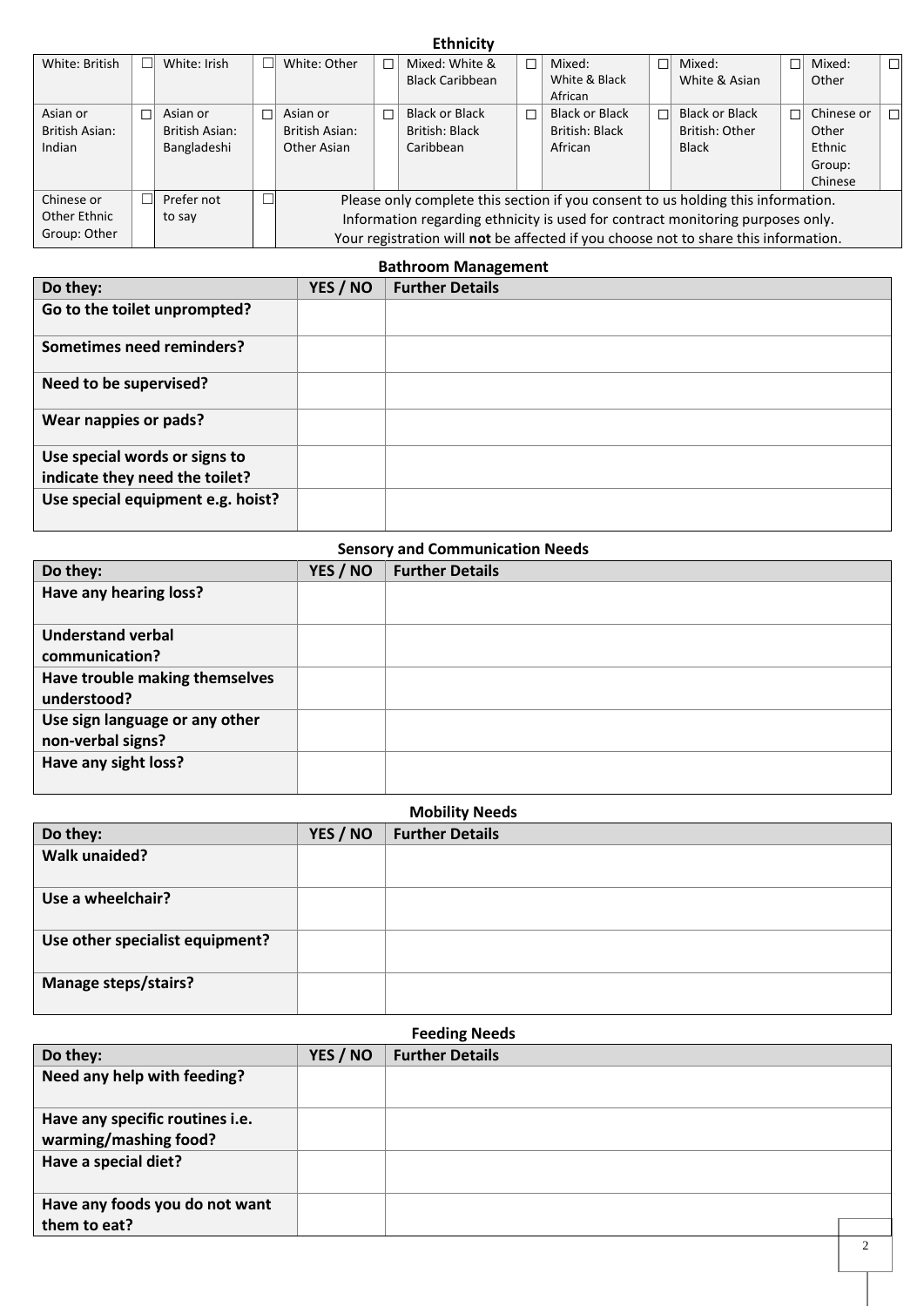**What skills are currently being learnt at home that we can build and develop at our clubs? (next steps in development)** 

| <b>Play Needs</b>                |          |                        |  |  |  |
|----------------------------------|----------|------------------------|--|--|--|
| Do they:                         | YES / NO | <b>Further Details</b> |  |  |  |
| Need any special care when       |          |                        |  |  |  |
| playing?                         |          |                        |  |  |  |
| Have favourite activities?       |          |                        |  |  |  |
|                                  |          |                        |  |  |  |
| Have least favourite activities? |          |                        |  |  |  |
|                                  |          |                        |  |  |  |

| <b>Behavioural Needs</b>                                                   |          |                                                                           |  |  |
|----------------------------------------------------------------------------|----------|---------------------------------------------------------------------------|--|--|
| Do they:                                                                   | YES / NO | <b>Further Details (please provide specific details and instructions)</b> |  |  |
| Have any behaviour which<br>might affect others i.e.<br>biting/scratching? |          |                                                                           |  |  |
| What might trigger the above<br>behaviour?                                 |          |                                                                           |  |  |
| What is the best way to deal<br>with the behaviour?                        |          |                                                                           |  |  |
| What things might upset/scare<br>your child?                               |          |                                                                           |  |  |
| What is the best way of<br>comforting them?                                |          |                                                                           |  |  |

| <b>Safety Needs</b>              |                                                                             |                                                                         |  |  |  |  |
|----------------------------------|-----------------------------------------------------------------------------|-------------------------------------------------------------------------|--|--|--|--|
| Do they:                         | YES / NO                                                                    | <b>Further Details</b>                                                  |  |  |  |  |
| Have an awareness of danger?     |                                                                             |                                                                         |  |  |  |  |
|                                  |                                                                             |                                                                         |  |  |  |  |
| Try to run away or climb         |                                                                             |                                                                         |  |  |  |  |
| boundary wall fences etc.?       |                                                                             |                                                                         |  |  |  |  |
| Is there anything we should be   |                                                                             |                                                                         |  |  |  |  |
| aware of when planning for       |                                                                             |                                                                         |  |  |  |  |
| their safety?                    |                                                                             |                                                                         |  |  |  |  |
|                                  | We run our clubs on a ratio of one adult looking after four children (1:4), |                                                                         |  |  |  |  |
|                                  |                                                                             | one adult to two children (1:2) or one adult for one child (1:1) ratio. |  |  |  |  |
| What would you suggest is the    |                                                                             |                                                                         |  |  |  |  |
| appropriate staffing ratio for   |                                                                             |                                                                         |  |  |  |  |
| your child and why?              |                                                                             |                                                                         |  |  |  |  |
| Does your child have a           |                                                                             |                                                                         |  |  |  |  |
| <b>Behaviour Support Plan at</b> |                                                                             |                                                                         |  |  |  |  |
| school that we can use to        |                                                                             |                                                                         |  |  |  |  |
| support them at our clubs?       |                                                                             |                                                                         |  |  |  |  |
| Does your child have a Positive  |                                                                             |                                                                         |  |  |  |  |
| Handling Plan at school that we  |                                                                             |                                                                         |  |  |  |  |
| can use to support them at our   |                                                                             |                                                                         |  |  |  |  |
| clubs?                           |                                                                             |                                                                         |  |  |  |  |

If you would like to talk to someone about these ratios please contact our office on (01684) 892526.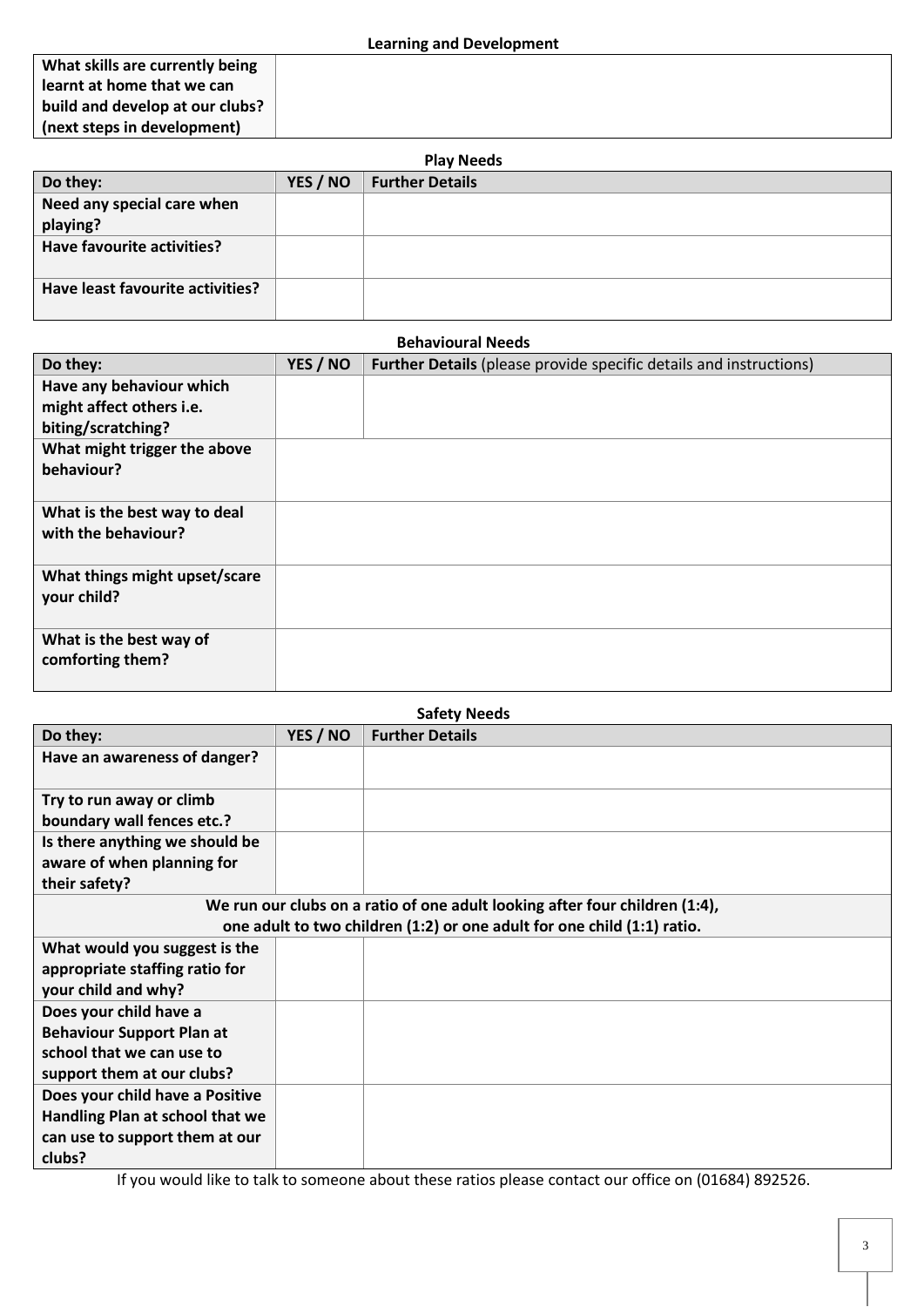**Use this space to tell us any additional information that you feel we should know about your child in order to keep them safe. Please include any information that will help our staff ensure your child's enjoyment at the clubs and that of the children they play with.**

| <b>Medical Needs</b>                                                                                                                                                                        |                                                |  |  |  |  |  |  |
|---------------------------------------------------------------------------------------------------------------------------------------------------------------------------------------------|------------------------------------------------|--|--|--|--|--|--|
| Will your child need to take medication whilst they are with us?                                                                                                                            | YES $\Box$<br>NO <sub>1</sub>                  |  |  |  |  |  |  |
| If YES, name of medicine to be taken at MSF clubs<br>Please complete a Medication Administration Consent Form for each<br>medication that your child will need to take whilst in our care.  | What medical condition is the medicine is for? |  |  |  |  |  |  |
|                                                                                                                                                                                             |                                                |  |  |  |  |  |  |
|                                                                                                                                                                                             |                                                |  |  |  |  |  |  |
| 3.                                                                                                                                                                                          |                                                |  |  |  |  |  |  |
| 4.                                                                                                                                                                                          |                                                |  |  |  |  |  |  |
| If your child's medicine is complicated to administer, is there<br>someone that can train/advise the setting staff?<br>e.g. school nurse, parent/carer, school teacher, health visitor etc. |                                                |  |  |  |  |  |  |

## Important:

Medication must be brought in a container with a pharmacy label on it, which clearly shows the child's name, drug name, dosage, and times. Parents/carers will need to sign a medication consent form and will also need to sign the medication record daily.

| Does your child take medicines at home? |                           | NO <sub>1</sub><br>YES $\Box$ |                                   |  |  |
|-----------------------------------------|---------------------------|-------------------------------|-----------------------------------|--|--|
| Name of Medicine (at home)              | What is the medicine for? |                               | What dosage does your child take? |  |  |
|                                         |                           |                               |                                   |  |  |
|                                         |                           |                               |                                   |  |  |
| J.                                      |                           |                               |                                   |  |  |
|                                         |                           |                               |                                   |  |  |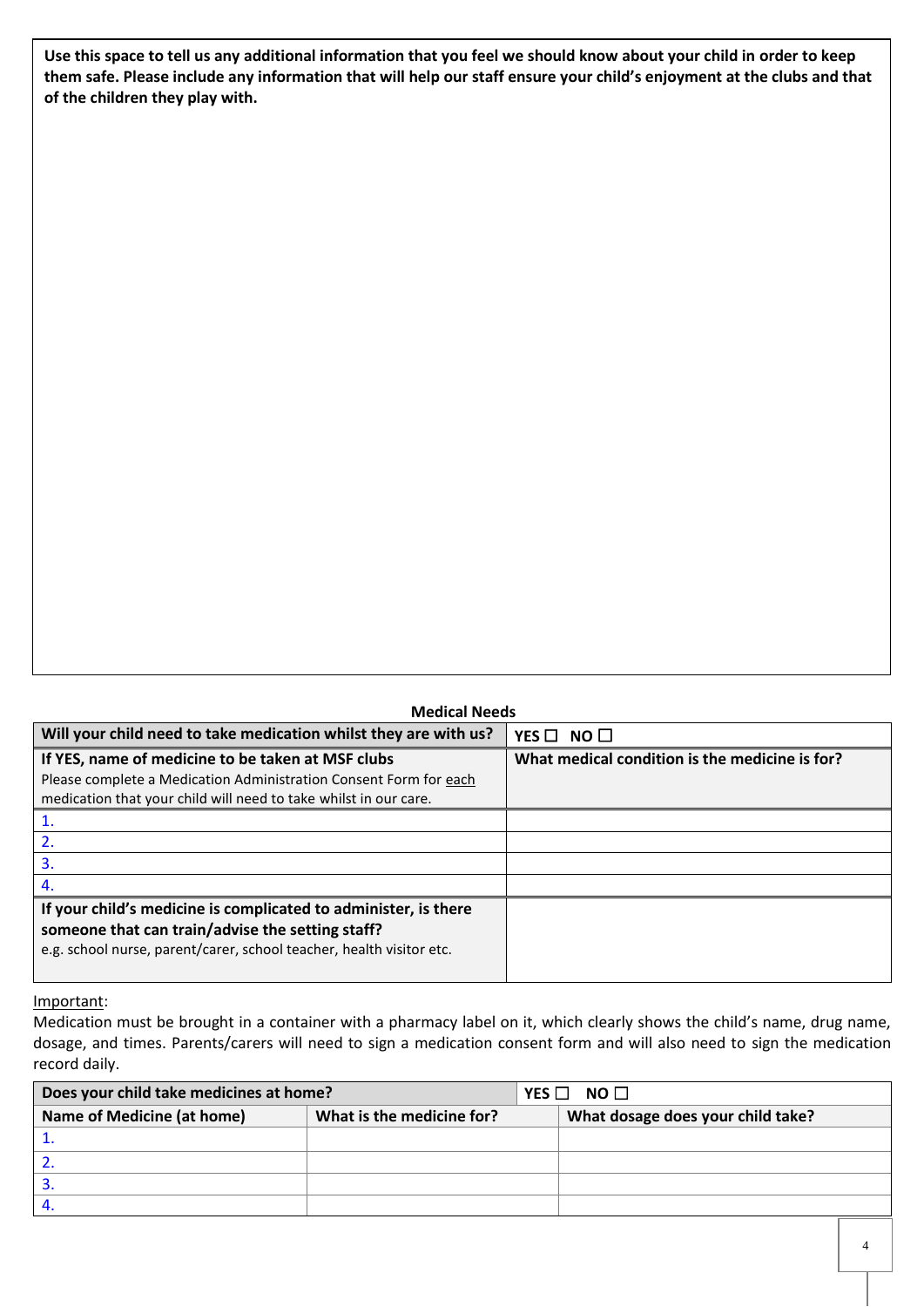| <b>Allergies</b>                                                            |                      |  |  |  |
|-----------------------------------------------------------------------------|----------------------|--|--|--|
| Does your child have any known allergies?                                   | YES $\Box$ NO $\Box$ |  |  |  |
| If YES, what are the likely consequences<br>should they be exposed to this? |                      |  |  |  |

| <b>Diabetes</b>                                                                                            |                      |
|------------------------------------------------------------------------------------------------------------|----------------------|
| Is your child diabetic?                                                                                    | YES $\Box$ NO $\Box$ |
| If YES, what care is required by MSF staff?                                                                |                      |
| ** If insulin is required to be administered during club time, please complete a medication consent form** |                      |

|                                               | <b>Epilepsy</b>      |
|-----------------------------------------------|----------------------|
| Does your child have epilepsy/seizures?       | YES $\Box$ NO $\Box$ |
| What triggers your child's seizures?          |                      |
| (e.g. fever)                                  |                      |
|                                               |                      |
|                                               |                      |
| What are the warning signs?                   |                      |
|                                               |                      |
| What behaviour is expected during the         |                      |
| seizure?                                      |                      |
|                                               |                      |
|                                               |                      |
| What is the usual duration of the seizure?    |                      |
|                                               |                      |
| What care and medication is needed?           |                      |
| If medication is required, please complete    |                      |
| a medication consent form.                    |                      |
| It is Malvern Special Families policy to call |                      |
| an ambulance in the event of a child/young    |                      |
| person having a seizure at one of our clubs.  |                      |
| How often does your child have a seizure?     |                      |
|                                               |                      |

|                                                                    | <b>Vaccinations</b>  |
|--------------------------------------------------------------------|----------------------|
| Has your child had all of their childhood<br>vaccinations to date? | YES $\Box$ NO $\Box$ |
| When did they have their last Tetanus<br>vaccination?              |                      |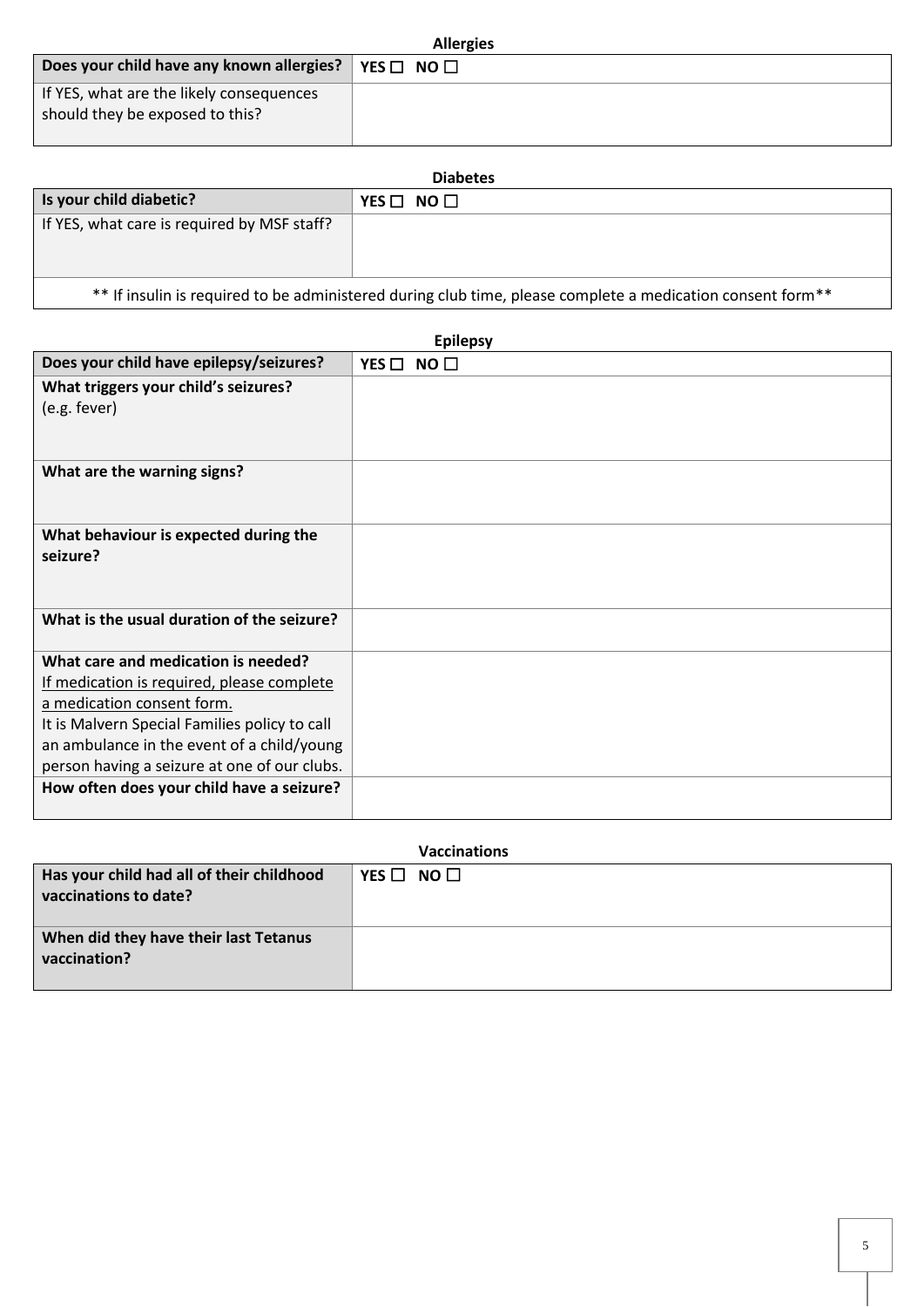## **Malvern Special Families**

Parent & Carer Consent Form

| <b>Child's Name</b>                                                                                                                                                                                                 |                                                                                                                              |                                                                                                                                                                                                                                                                                     | <b>Date of Birth</b> |  |
|---------------------------------------------------------------------------------------------------------------------------------------------------------------------------------------------------------------------|------------------------------------------------------------------------------------------------------------------------------|-------------------------------------------------------------------------------------------------------------------------------------------------------------------------------------------------------------------------------------------------------------------------------------|----------------------|--|
| <b>Parent/Carer's Name</b>                                                                                                                                                                                          |                                                                                                                              |                                                                                                                                                                                                                                                                                     | <b>Today's Date</b>  |  |
|                                                                                                                                                                                                                     |                                                                                                                              | Please sign (in ink) and date each box to give consent.                                                                                                                                                                                                                             |                      |  |
|                                                                                                                                                                                                                     |                                                                                                                              | If you do not give consent, do not sign but cross the box out instead.                                                                                                                                                                                                              |                      |  |
|                                                                                                                                                                                                                     |                                                                                                                              | Payment of Fees: I hereby consent to paying the fees in respect of clubs booked. I will pay this in advance for each session booked.                                                                                                                                                |                      |  |
|                                                                                                                                                                                                                     |                                                                                                                              | Holiday Clubs: £20, Saturday Clubs: £20, 4's Company: £5.50, After School Clubs: £5.50.                                                                                                                                                                                             |                      |  |
|                                                                                                                                                                                                                     |                                                                                                                              | If fees are paid persistently late or not at all with no explanation, Malvern Special Families will be forced to terminate the child's                                                                                                                                              |                      |  |
| place/registration after 6 months.                                                                                                                                                                                  |                                                                                                                              |                                                                                                                                                                                                                                                                                     |                      |  |
| <b>Signature of Parent/Carer:</b>                                                                                                                                                                                   |                                                                                                                              |                                                                                                                                                                                                                                                                                     | Date:                |  |
|                                                                                                                                                                                                                     |                                                                                                                              |                                                                                                                                                                                                                                                                                     |                      |  |
|                                                                                                                                                                                                                     |                                                                                                                              | Consent for Outings: I hereby consent to my child going on walks, outings and visits in the local community, including bowling and                                                                                                                                                  |                      |  |
|                                                                                                                                                                                                                     |                                                                                                                              | swimming. I understand that specific written consent will be sought for major excursions out of the county. I agree for my child to                                                                                                                                                 |                      |  |
| be transported by minibus, bus or taxi as required.<br><b>Signature of Parent/Carer:</b>                                                                                                                            |                                                                                                                              |                                                                                                                                                                                                                                                                                     |                      |  |
|                                                                                                                                                                                                                     |                                                                                                                              |                                                                                                                                                                                                                                                                                     | Date:                |  |
|                                                                                                                                                                                                                     |                                                                                                                              |                                                                                                                                                                                                                                                                                     |                      |  |
|                                                                                                                                                                                                                     |                                                                                                                              | Sunscreen Protection: I am responsible for applying sun cream on my child before arrival at Malvern Special Families clubs. I                                                                                                                                                       |                      |  |
|                                                                                                                                                                                                                     |                                                                                                                              | hereby consent to the staff of Malvern Special Families applying additional sunscreen to my child when needed<br>- I will provide this in my child's bag and alert my child's keyworker to apply it on the day.                                                                     |                      |  |
| <b>Signature of Parent/Carer:</b>                                                                                                                                                                                   |                                                                                                                              |                                                                                                                                                                                                                                                                                     | Date:                |  |
|                                                                                                                                                                                                                     |                                                                                                                              |                                                                                                                                                                                                                                                                                     |                      |  |
|                                                                                                                                                                                                                     |                                                                                                                              |                                                                                                                                                                                                                                                                                     |                      |  |
|                                                                                                                                                                                                                     |                                                                                                                              | Information Sharing: I hereby consent to the delegated Malvern Special Families staff, contacting my child's school to discuss                                                                                                                                                      |                      |  |
|                                                                                                                                                                                                                     |                                                                                                                              | care/support issues. I hereby consent to the details I have written in my child's information form, being shared where necessary                                                                                                                                                    |                      |  |
|                                                                                                                                                                                                                     |                                                                                                                              | 1) amongst the staff team at my child's club to ensure that the staff are aware of my child's needs,                                                                                                                                                                                |                      |  |
| <b>Signature of Parent/Carer:</b>                                                                                                                                                                                   |                                                                                                                              | 2) for monitoring purposes for funding providers such as Worcestershire Children First and Children in Need.                                                                                                                                                                        |                      |  |
|                                                                                                                                                                                                                     |                                                                                                                              |                                                                                                                                                                                                                                                                                     | Date:                |  |
|                                                                                                                                                                                                                     |                                                                                                                              |                                                                                                                                                                                                                                                                                     |                      |  |
|                                                                                                                                                                                                                     |                                                                                                                              | Medical Information: I hereby consent to Malvern Special Families processing my child's medical information, in order for them                                                                                                                                                      |                      |  |
| to be able to deliver the support they require.                                                                                                                                                                     |                                                                                                                              |                                                                                                                                                                                                                                                                                     |                      |  |
| <b>Signature of Parent/Carer:</b>                                                                                                                                                                                   |                                                                                                                              |                                                                                                                                                                                                                                                                                     | Date:                |  |
|                                                                                                                                                                                                                     |                                                                                                                              |                                                                                                                                                                                                                                                                                     |                      |  |
|                                                                                                                                                                                                                     |                                                                                                                              | Administering Medication Consent: I hereby consent to the delegated Malvern Special Families staff administering medication,                                                                                                                                                        |                      |  |
| according to the details given in my child's information form and medication consent form. I understand that it is my responsibility                                                                                |                                                                                                                              |                                                                                                                                                                                                                                                                                     |                      |  |
| to keep the playleader up-to-date with my child's medical information and I will inform them immediately of any changes. I will<br>supply any medication needed at clubs, in the original fully labelled packaging. |                                                                                                                              |                                                                                                                                                                                                                                                                                     |                      |  |
| <b>Signature of Parent/Carer:</b>                                                                                                                                                                                   |                                                                                                                              |                                                                                                                                                                                                                                                                                     | Date:                |  |
|                                                                                                                                                                                                                     |                                                                                                                              |                                                                                                                                                                                                                                                                                     |                      |  |
|                                                                                                                                                                                                                     |                                                                                                                              |                                                                                                                                                                                                                                                                                     |                      |  |
|                                                                                                                                                                                                                     |                                                                                                                              | Emergency Medical Treatment: In the event that my child is involved in a serious incident whilst at the club, I expect the                                                                                                                                                          |                      |  |
|                                                                                                                                                                                                                     |                                                                                                                              | delegated member of Malvern Special Families staff, to contact me immediately on the emergency contact number provided on this<br>form. In the event that my child requires immediate medical treatment before I am able to get to hospital, or if I cannot be                      |                      |  |
|                                                                                                                                                                                                                     |                                                                                                                              |                                                                                                                                                                                                                                                                                     |                      |  |
| <b>Signature of Parent/Carer:</b>                                                                                                                                                                                   | contacted, I hereby authorise the delegated member of staff to consent to emergency medical treatment on my behalf.<br>Date: |                                                                                                                                                                                                                                                                                     |                      |  |
|                                                                                                                                                                                                                     |                                                                                                                              |                                                                                                                                                                                                                                                                                     |                      |  |
|                                                                                                                                                                                                                     |                                                                                                                              | Policies and Procedures: I hereby agree to the Malvern Special Families rules, policies and procedures of the club, that are clearly                                                                                                                                                |                      |  |
| explained in the policy documents available at each club.                                                                                                                                                           |                                                                                                                              |                                                                                                                                                                                                                                                                                     |                      |  |
| <b>Signature of Parent/Carer:</b>                                                                                                                                                                                   |                                                                                                                              |                                                                                                                                                                                                                                                                                     | Date:                |  |
|                                                                                                                                                                                                                     |                                                                                                                              |                                                                                                                                                                                                                                                                                     |                      |  |
|                                                                                                                                                                                                                     |                                                                                                                              |                                                                                                                                                                                                                                                                                     |                      |  |
|                                                                                                                                                                                                                     |                                                                                                                              | Premises and Collection: I hereby agree to safely deliver and collect my child to/from the club at the agreed opening and closing                                                                                                                                                   |                      |  |
|                                                                                                                                                                                                                     |                                                                                                                              | times. I agree that if I have any concerns over the settings premises, I will make an appointment to view the setting before my child                                                                                                                                               |                      |  |
|                                                                                                                                                                                                                     |                                                                                                                              | attends and I will contact the playleader to liaise with them regarding my child's safety whilst on the premises. I understand that<br>persistent late collection will result in the imposition of a fine of £10 per late collection or may lead to the loss of their child's place |                      |  |
| at Malvern Special Families.                                                                                                                                                                                        |                                                                                                                              |                                                                                                                                                                                                                                                                                     |                      |  |
| <b>Signature of Parent/Carer:</b>                                                                                                                                                                                   |                                                                                                                              |                                                                                                                                                                                                                                                                                     | Date:                |  |
|                                                                                                                                                                                                                     |                                                                                                                              |                                                                                                                                                                                                                                                                                     |                      |  |
|                                                                                                                                                                                                                     |                                                                                                                              |                                                                                                                                                                                                                                                                                     |                      |  |

 $\Box$  I understand that any authorisations given above will remain in place unless I contact Malvern Special Families in writing to withdraw them. I will update my consent and authorisations annually at the time of registration renewal.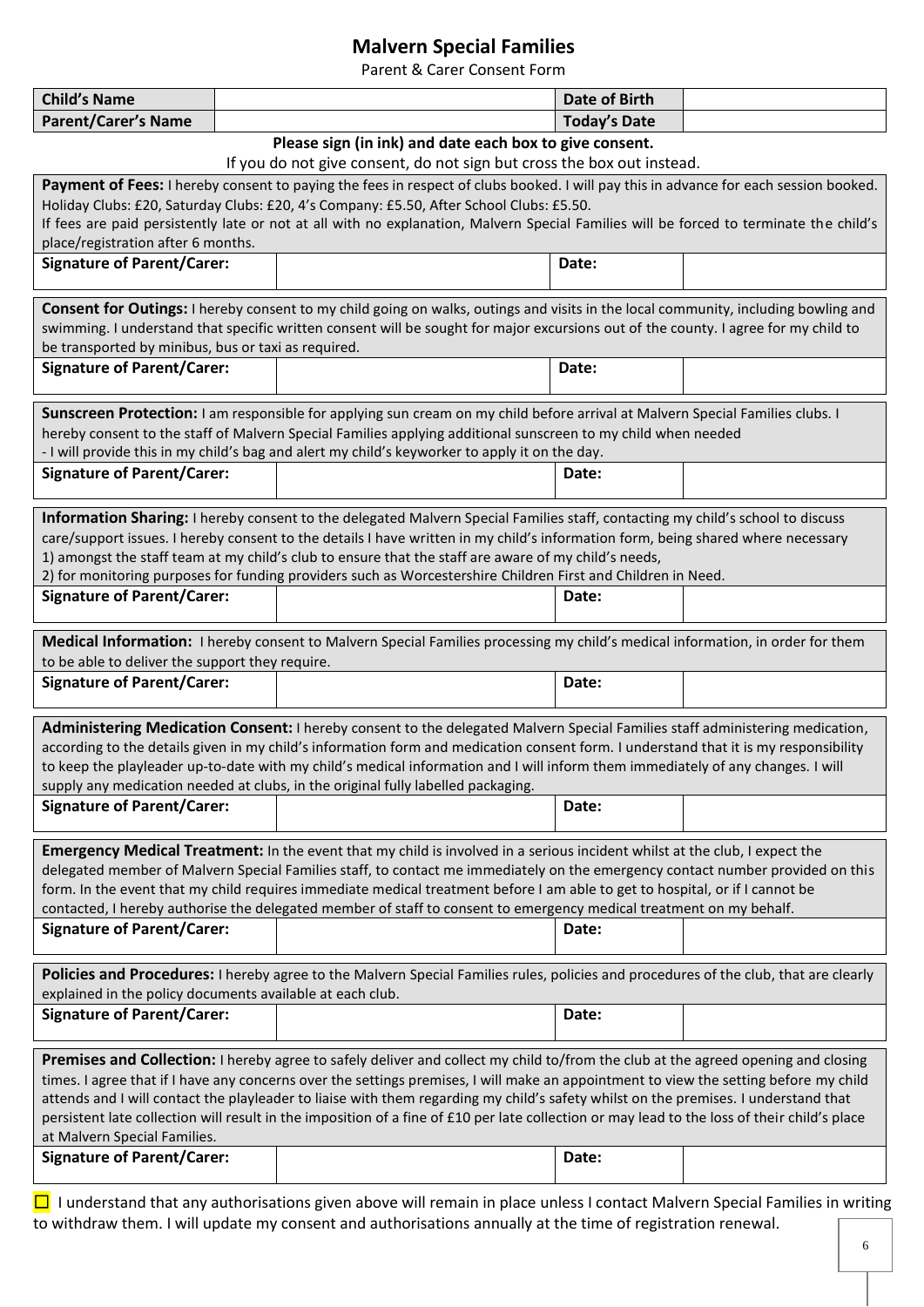## **Malvern Special Families Consent Form for Use of Images of Children (Photographs, videos, DVDs and digital images)**

Photographs and/or video recordings of children may be taken whilst they attend the setting to celebrate their achievements and successes and as evidence of their progress and development. Still or moving images may be published in our printed publications (e.g. prospectus, newsletters) and/or on our external websites. They may also be used to promote the good practice of the setting to other play staff, e.g. at training events organised by the Local Authority or national education/government institutions.

Children's names will never be published alongside their photograph externally to the club setting unless consent is given for purposes of a press photograph (consent no. 5). Names may be used internally, for example – on a display. Electronic images, whether photographs or videos, will be stored securely on the setting's network which is accessible only by authorised users.

Important: Please note that when consenting to images appearing on the internet, they can be viewed worldwide.

Before using any photographs/videos of your child we need your permission. **Please answer the questions below, then sign and date the form where indicated.**

| 1. Publications<br>Please tick/select YES or NO                                                                       |                        |
|-----------------------------------------------------------------------------------------------------------------------|------------------------|
| May we use your child's photograph (unidentified) in the clubs prospectus, newsletters and other printed publications | NO <sub>1</sub><br>YFS |
| that Malvern Special Families produce for promotional purposes?                                                       |                        |
| May we use your child's image for recording in their development journal, monitoring outcomes purposes?               | YES $\Box$ NO $\Box$   |
| May your child's image appear in other children's journal photos when engaging in group activities?                   | YES $\Box$ NO $\Box$   |

#### **2. Websites**

| May we use your child's image (unidentified) on the Malvern Special Families Facebook, Twitter other MSF social media                                                                          | YFS    <br>NO II     |
|------------------------------------------------------------------------------------------------------------------------------------------------------------------------------------------------|----------------------|
| accounts?                                                                                                                                                                                      |                      |
| May we use your child's image (unidentified) on the Malvern Special Families website?                                                                                                          | YES $\Box$ NO $\Box$ |
| May we use your child's image (unidentified) for partner websites such as Regency and Fort Royal Schools to promote<br>our clubs at those venues and other external websites?                  | $YFS \Box NO \Box$   |
| I understand that where I have given consent to images of my child appearing on the internet, they can be viewed<br>worldwide including countries where UK data protection law does not apply. | YES $\Box$ NO $\Box$ |
| 3. Video                                                                                                                                                                                       |                      |
|                                                                                                                                                                                                |                      |

| May we use your child's image (unidentified) on video internally for an activity or monitoring purposes?                           | NO <sub>1</sub><br>YES $\Box$ |
|------------------------------------------------------------------------------------------------------------------------------------|-------------------------------|
| May we use your child's image (unidentified) on video externally for an event, fundraiser or monitoring purposes?                  | $YES \Box NO \Box$            |
| 4. Press Events                                                                                                                    |                               |
| May we use photographs or films containing your child's image in press events and publicity such as publication in a<br>newspaper? | YES $\Box$ NO $\Box$          |
| 5. Use of full name                                                                                                                |                               |

May we use your child's full name published with a press photograph?  $\blacksquare$  YES  $\Box$  NO  $\Box$  NO  $\Box$ 

This form is valid from the date of signing until your child leaves the setting. Photographs and videos may be securely archived after your child has left the setting. Photographs and videos used for publicity purposes may continue to remain in circulation after your child has left the setting, up to the date of their 25th birthday. You may withdraw your consent, in writing, at any time **but it may not be possible to remove images that are already in circulation or have already been published** although every effort will be made to do so.

We recognise that parents, carers and family members will wish to record events such as plays, sports days etc. to celebrate their child's achievements. The setting is happy to allow this, at the discretion of the CEO, on the understanding that such images/recordings are used for purely personal family use. **Images containing children other than their own should not be put on the internet for any reason, without first seeking permission from the other child's parents/carers.**

As the child's parent/guardian, I agree that if I take photographs or video recordings of our child/ren which include other children, I will use these for personal and family use only (as stated above).

| Name of child:                                                                     |       |  |
|------------------------------------------------------------------------------------|-------|--|
| Name of person with parental responsibility:                                       |       |  |
| (please print)                                                                     |       |  |
| <b>Declaration:</b> I have read and understood the conditions of use on this form. |       |  |
| Signature of person with parental responsibility:                                  | Date: |  |
|                                                                                    |       |  |

A full copy of the setting's policy on the safe use of children's photographs may be obtained upon request.

#### **Data Protection**

Malvern Special Families takes your privacy seriously and we have taken steps to protect it. Any personal data you give to us, including photographic images, will be processed strictly in accordance with the General Data Protection Regulation (GDPR) 2018. We will not share your details with third parties without your consent, except where we are legally compelled or obligated to do so.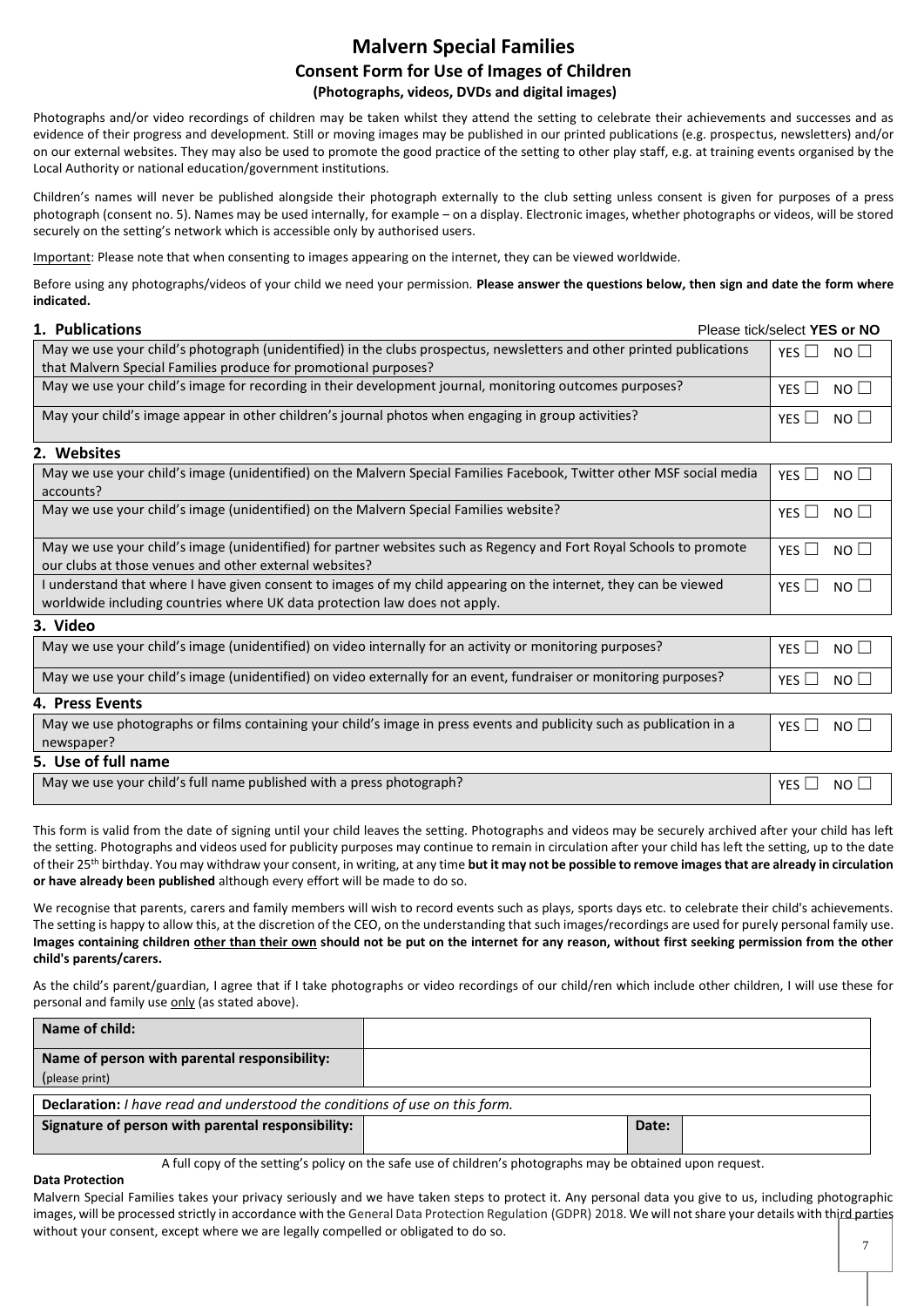## **Malvern Special Families (MSF) Parent & Carer Contract 2020/2021**

MSF clubs aim to provide a safe, fun and relaxed place where children aged between 5 and 18 years are encouraged to learn through play and make friends. We do this by providing them with stimulating activities, materials and opportunities. They can develop their social skills, develop life skills and most of all have fun whilst giving the family a short break.

MSF is a charity, managed by a voluntary committee of trustees including parent and carers of current and past attendees of MSF clubs. MSF clubs are regularly inspected by OFSTED and we quality assure our work as part of our commitment to excellence. Our Policies and Procedures file, which provide the framework for our daily operation, is available upon request at all clubs and we hope that you will take the time to read through them. MSF welcome parental involvement and feedback, so that we can shape our services to meet your needs. We ask parents and carers to attend the AGM, wherever possible. If you wish to get involved as a trustee or in fundraising please contact Gareth Jones (C.E.O.) on 01684 892526. Also let us know if you have special skills or exciting play opportunities, and are willing to help at the clubs. Your support is much appreciated.

#### **MSF Clubs for Children**

Children must have an up-to-date 'Child Information Form' and a signed parent/carers contract. This is intended to ensure that your child receives appropriate care to the highest standard.

#### **Registration & Information**

Our 'Child Information Form' is renewed annually. It is your responsibility as parent/carers to ensure that the details we hold on your child is accurate. These forms hold important information, including your doctor's name and contact details in case of an emergency if you are unavailable. We also ask that details of allergies and immunisations are recorded as well as behaviour triggers and details of epilepsy and diabetes etc. This is so that we can tailor our support to each child's individual needs.

We appreciate that this information is confidential and is only shared with staff on a need to know basis. Please notify MSF should there be any changes to the details in the registration form. You can do this by calling Helen Link at our Malvern office on (01684) 892526.

Malvern Special Families cannot be held responsible for a child's welfare if the parent/carer has misinformed or not updated their child's information.

In the event of an emergency, the playleader will contact the parent/carer using the details on the registration form. In the event that they are unavailable, then second contacts as listed on the registration form will be contacted.

#### **Staff Ratio**

The ratio of adults to children is determined according to each young person's individual need. This is so each child has the support and care they require. We offer sessions to parents according to a suitable place being available.

#### **Booking In**

Our club booking forms which go out to all families contain details of club venues, dates, times, activities and fees. This is issued termly in advance. In the event of your child being unable to attend a booked session please phone Helen Link at the office at your earliest convenience. If you are unable

to attend a Saturday Club and the office is closed, please call your playleader on the work mobile. Playleaders are available to discuss any issues at the beginning and end of the daily session. Additionally we provide opportunities to talk to parents during social events, which are advertised to parents through our newsletter.

#### **Safeguarding Children**

All children must be signed in on arrival and out again (including time) when leaving. You must also record who will be collecting your child at the end of the session. All people collecting must be known to the staff and over the age of 16 years. We work within the guidelines of the Worcestershire Safeguarding Board's publication of "Working Together to Safeguard Children" March 2015, "Safeguarding and Child Protection Guidance for Early Years and Childcare Providers" 04.2017. We believe that everyone involved in the care and development of children has a role to play in safeguarding and we take this responsibility very seriously. Our Designated Safeguarding Lead for safeguarding is Gareth Jones (C.E.O). If you have any safeguarding concerns, you can contact him at our Malvern office on (01684) 892526.

#### **Settling In**

You will usually be invited to a settling in session. Please use this as an opportunity to share with our staff those valuable tips and tricks for caring for your child. We understand that some children settle quickly and others take longer.

#### **Medication & Illnesses**

It is a condition of our club's insurance that the administration of drugs or medicine during our clubs takes place only under the strict conditions outlined in our medical policy. All medication administered at Malvern Special Families clubs must be provided in the original fully labelled packaging. The parent/carer must provide a signed, completed medication administration form for each medicine required to be administered at the club. We support children with lowered immune systems therefore, if your child has an infectious disease e.g. measles, chicken pox, impetigo, conjunctivitis

etc. please let the office know. We are also unable to take children who have had sickness/diarrhoea symptoms in the last 48 hours. When dropping your child at a club, it is important to let us know about any existing injuries (including cuts and bruises) that your child may have.

#### **Food & Drink**

All children are offered a drink of water and fresh fruit at break times. Please provide a healthy packed lunch and drinks for your child when attending MSF clubs. Please use chill packs to keep food fresh where possible. Children are not permitted to bring sweets to MSF clubs. All of Malvern Special Families Clubs are No Nut Zones. Do not provide nuts or food containing nuts in your child's packed lunch.

#### **Mobile Phones**

Mobiles are not to be used on club premises. Children must hand in their mobiles to the playleader when they arrive at the club. These will be returned to them at the end of the club.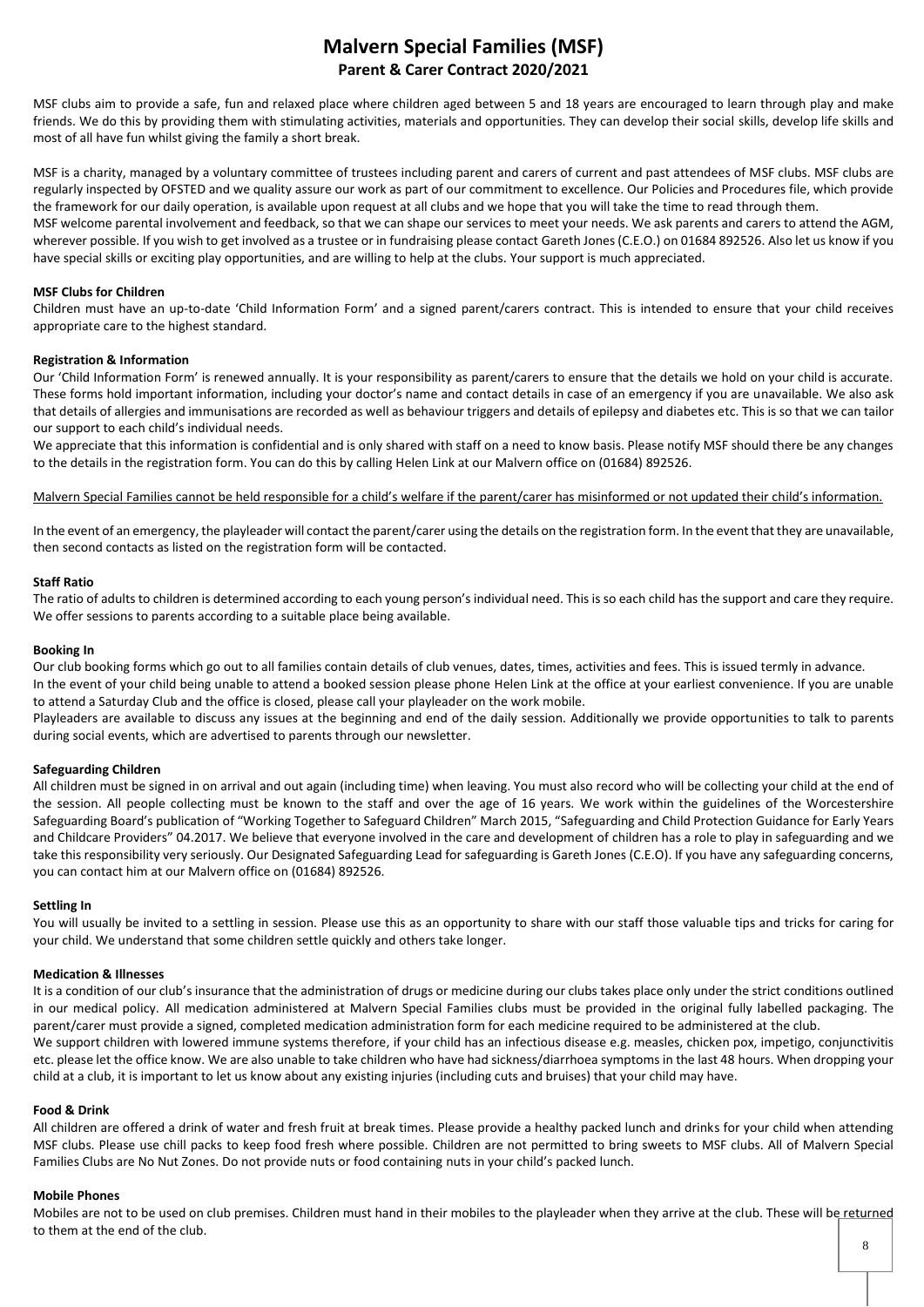#### **Clothing & Possessions**

We strongly recommend that children do not bring in their own treasured possessions unless in exceptional circumstances, these should be discussed with the playleader. MSF take no responsibility for items that are lost or broken. Some of MSF clubs activities are messy, so we suggest that your child wears washable, practical clothes. Aprons may be provided, but they are not fully protective, and some children do not like to wear them. The children enjoy making use of the outside space, so please make sure that you leave your child's coat in colder weather, a hat and sunscreen in summer and even wellies when necessary.

#### **Behaviour**

Staff place a strong emphasis on positive attention for appropriate behaviour for play. We will praise often and be quick with praise. When a child has negative behaviour we will redirect the child to another activity and distract them. We can look at the activity and see if we can identify any trigger points that could be altered or removed. Children may be removed from a situation that is causing anxiety or distress and taken to a quiet safe place for behaviour recovery.

#### **Physical Intervention**

Malvern Special Families has a legal duty to maintain a safe environment at the clubs. Incidents may occur where the use of positive handling is required as a last resort. We have trained staff who will manage these occurrences. For some children there may be the need to use specific techniques to routinely manage their behaviour. This will be recorded in their Positive Handling Plan. Such arrangements will be fully discussed with parent/carers. All intervention will be recorded and monitored. All parent/carers will be informed after an incident where positive handling is used with a child.

In exceptional circumstances, parent/carers will be called for assistance if it is felt that their child displays challenging behaviour of such an intensity, frequency or duration, presenting too much of a risk to themselves and/or others, or behaviour which is likely to seriously limit use of ordinary club facilities.

#### **Fees**

We will invoice for club fees after a booking request has been submitted and places allocated. This is usually a term in advance. We use Quickbooks for all invoicing. In the case of cancellations, fees will not be refunded even if we were able to fill the place booked for your child. Persistent late collection will result in the imposition of a fine of £10 per late collection or may lead to the loss of their child's place at Malvern Special Families.

#### **Courtesy**

Malvern Special Families expect those accessing our services and premises to treat staff with the courtesy and respect that they would expect to receive themselves. MSF will not tolerate violence, verbal aggression, threats of violence or abusive language towards our staff. We would like to promote a courteous environment for all.

#### **Complaints**

If you are dissatisfied with any aspect of the club's provision or activity please talk the matter over with the playleader in the first instance. We hope that all complaints can be dealt with in an informal manner. However, a copy of the complaints procedure is available at all clubs or can be requested from the office.

### **Declaration**

*I have read and understood the terms of this agreement. An up-to-date registration form has been completed for my child for the current year (2020/2021).*

| Name of child:                                               |                         |
|--------------------------------------------------------------|-------------------------|
| Name of person with parental responsibility:<br>(print name) |                         |
| Signature of person with parental responsibility:            |                         |
| Relationship to child:                                       |                         |
| Date:                                                        | <b>DD</b><br>MМ<br>YYYY |